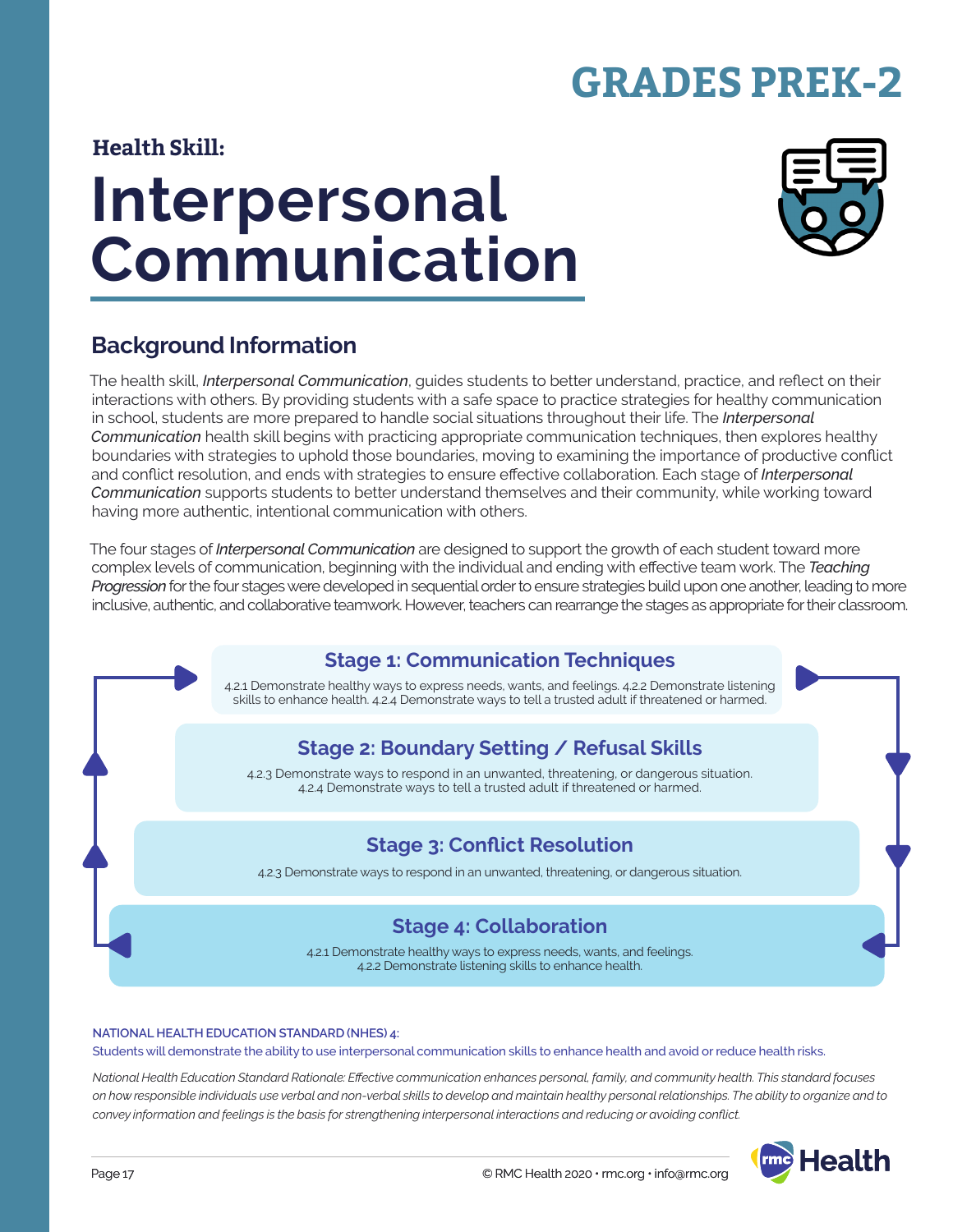

#### **Grades PreK-2 Framework**

In grades PreK-2, students learn a variety of strategies to effectively communicate in a variety of modes. The graphic below outlines the strategies learned in each stage, beginning with *Stage 1: Communication Techniques* and ending with *Stage 4: Collaboration*. Teachers should use the strategies listed as a starting point and add strategies to meet the needs of their students.



#### **Notes on Grade Level Progression**

Activities, vocabulary, and language throughout the models are vertically aligned and build upon one another. If students require scaffolding refer to previous grade levels for additional ideas for activities and instruction that address gaps in student skills. For enrichment activities, look at higher grade levels in order to provide additional practice opportunities or for ideas on how to deepen understanding.

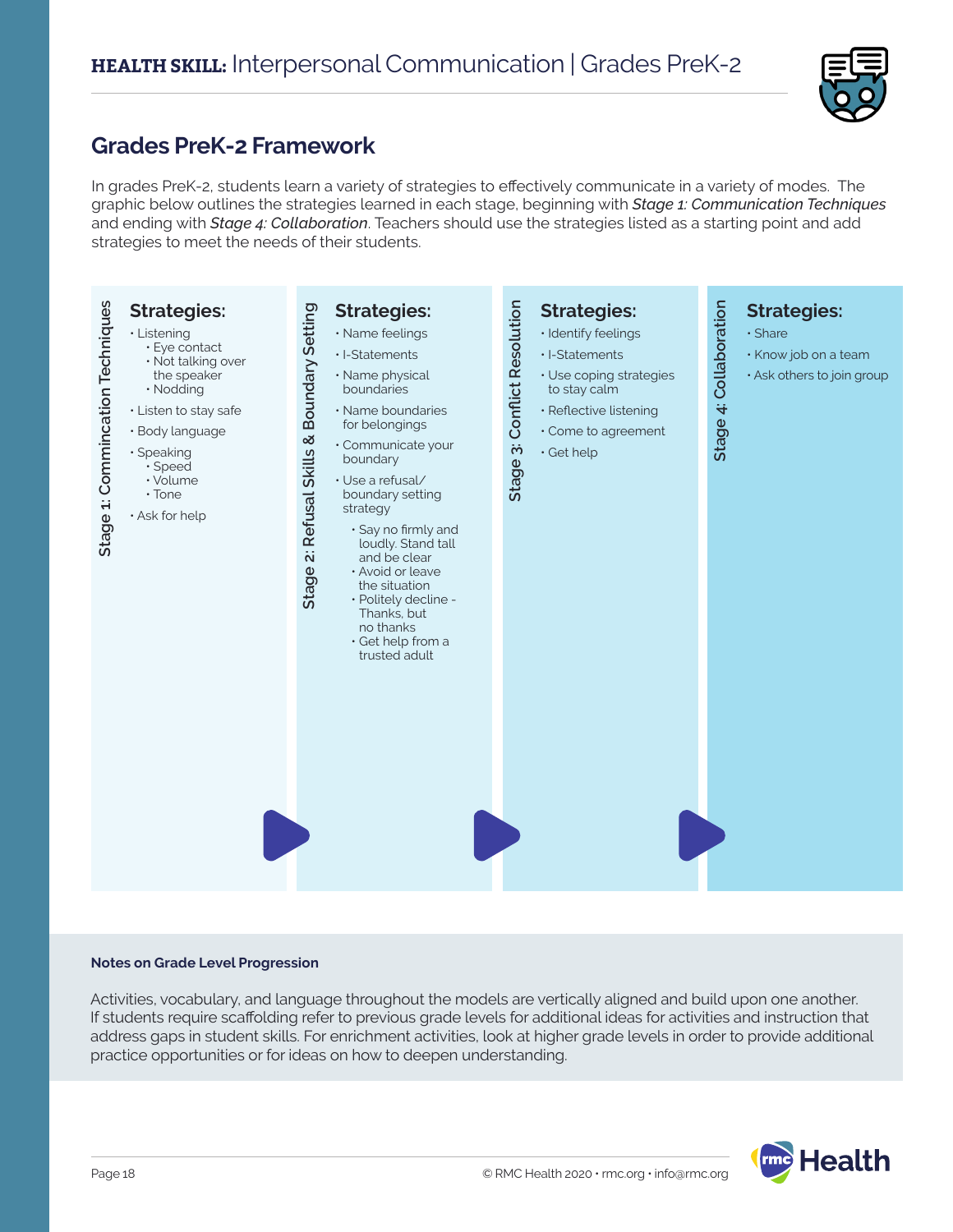

# **Stage 2: Refusal Skills & Boundary Setting**

The *Interpersonal Communication* health skill model continues with *Stage 2: Refusal Skills & Boundary Setting* to teach students to advocate for themselves and set appropriate, healthy boundaries in relationships. The strategies used in *Stage 2: Refusal Skills & Boundary Setting* are designed to help students practice using a strong voice and safe strategies when they face pressure to do things that feel unsafe or unhealthy for them. By the end of *Stage 2: Refusal Skills & Boundary Setting*, students in all grade-levels will have foundational strategies for saying *no* in high pressure social situations and maintain healthy boundaries. Students who master these techniques will be better equipped to follow through on healthy decisions in relationships and set appropriate boundaries to feel safe and comfortable with others.



#### **Grades PreK-2 Framework**

Students in grades PreK-2 are inherently curious and social. As young students begin developing relationships and learning the rules of interacting with others, it is important to give students guidance on establishing and maintaining healthy boundaries. To set students up for healthy relationships, teachers should provide students with skills to maintain appropriate boundaries. Because early elementary students have a particular curiosity in their own bodies and the bodies of others, skills in this health model will focus on appropriate touch and physical boundary setting. They will explore the importance of rules in society that provide boundaries to protect and keep people safe. Sharing is also an important boundary for students to practice at this age. Students in grades PreK-2 should spend time deciding when and how they want to share and practice kind ways to communicate that they do not wish to share their belongings if they are not comfortable. Many of the activities in the *Teaching Progression* are written for students who have not started reading and writing. If students are reading and writing, adapt or add to activities to reinforce literacy skills. For some activities, guidance is provided for how literacy may be included.

Mastery of *Stage 2: Refusal Skills & Boundary Setting* for grades PreK-2 means students will be able to explain how rules keep them safe, recognize appropriate versus inappropriate touch, and verbalize their personal boundaries for their possessions.

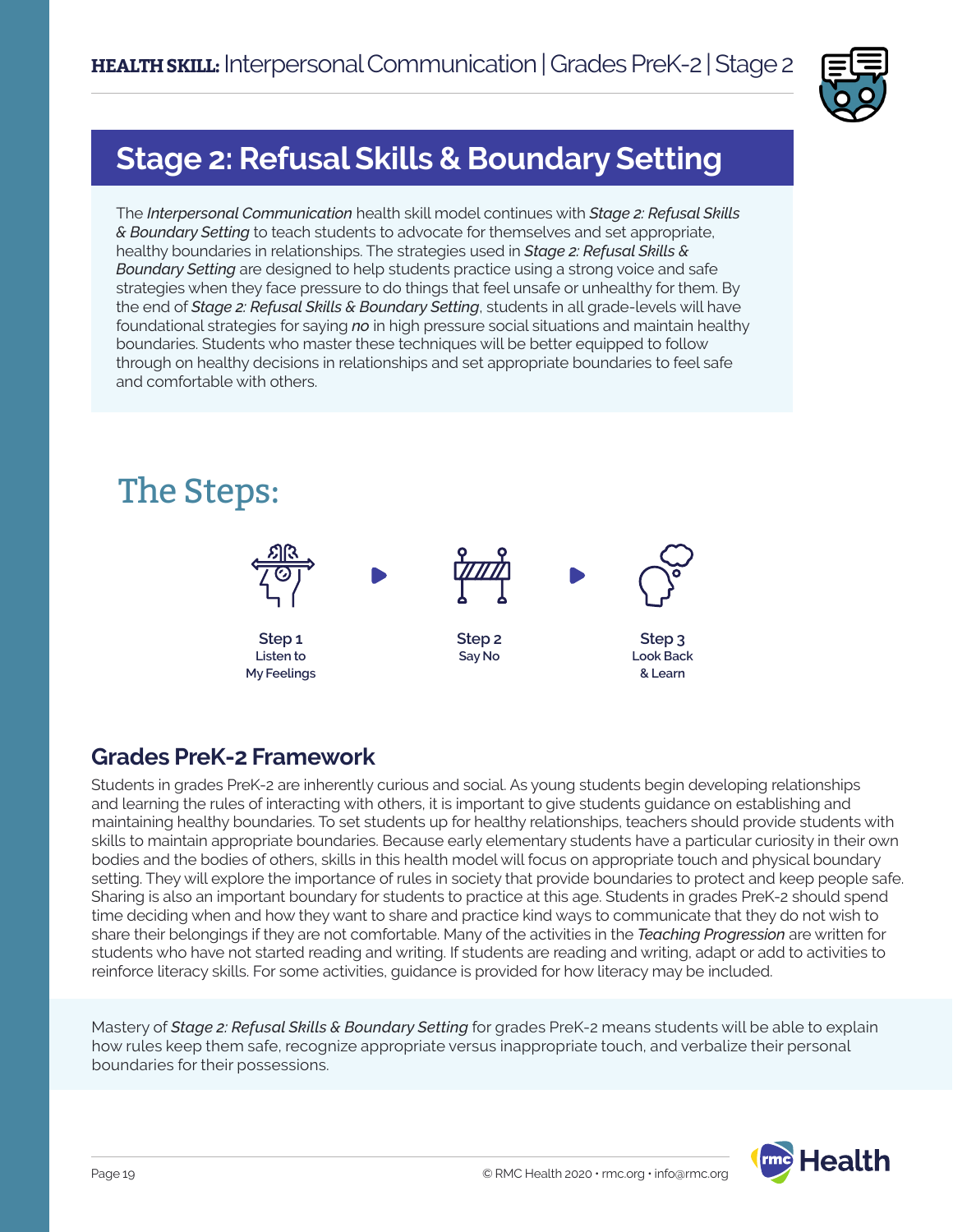

# **Stage 2: Refusal Skills & Boundary Setting**

# The Steps:



#### **Step 1: Listen to My Feelings**

**Step Overview:** When learning to set boundaries, it is important to listen to your feelings. Our bodies tell us when we do not feel safe or comfortable and learning to recognize these feelings allows us to know when we need to state a boundary or say *no*. This step allows students to stop and think about how they are feeling in order to recognize when their boundaries are crossed. In this step, it is important for students in grades PreK-2 to focus on two types of boundaries: boundaries for their bodies and boundaries for their belongings. Teachers should spend time focusing on these two types of boundaries and incorporate additional boundaries when students are ready.

#### **Sub Skill(s):**

- Name my feelings
- Define boundary
- Know my boundaries for my body
- Know my boundaries for my stuff



#### **Step 2: Say No**

**Step Overview:** Step 2 of *Refusal Skills & Boundary Setting* teaches students how to state their boundary clearly and assertively, whether that is just saying *no* or stating what they need the other person to stop and do differently. Students should practice identifying when situations need a firm *no* and when boundaries may be a little more complex, like sharing personal belongings or playing with one another.

#### **Sub Skill(s):**

- Identify situations that require saying *no* or getting help
- Use a refusal/boundary setting strategy
	- Say *no* firmly and loudly. Stand tall and be clear.
	- Avoid or leave the situation
	- Politely decline
	- Get help from a trusted adult